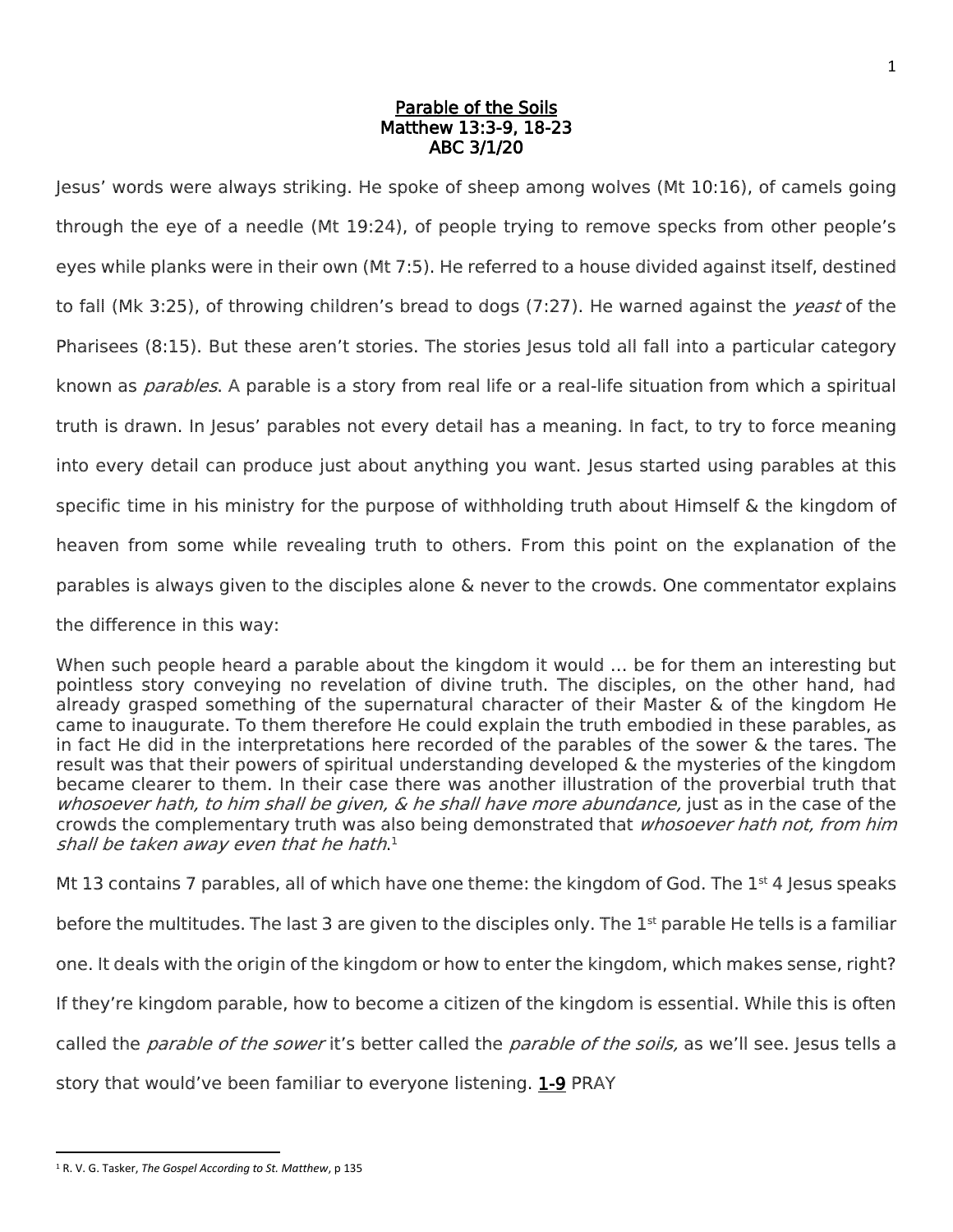As Jesus tells the story, several things become clear:  $1<sup>st</sup>$ , nothing is said about the sower & his skill. The key difference between the seed that bears a harvest & the seed that doesn't has nothing to do with the sower or his method of scattering seeds. 2<sup>nd</sup>, nothing is said about the quality of the seed. The seed that survives & bears fruit is the same kind of seed that gets eaten, baked, or choked out. There's no problem with the quality of the seed. The lesson Jesus is teaching is all about the soil. This is a simple story with a simple meaning when explained by Jesus. & He urges His hearers to seek the true meaning of it. That's made clear in vs 9 where He says, He who has ears, let him hear. In other words, pay attention, listen with a believing heart, & look beyond the surface for the true meaning. Not all of Christ's parables are explained. In fact, most are not. But this one is. 18–23

The seed is called the word or message of the kingdom  $(19)$ . Mark calls it the word  $(4)$ : & Luke says it's the word of God  $(Lk 8:$ ). The soil is identified as the human heart  $(19)$ . The emphasis is on the various kinds of soils, people's hearts & how they respond to the gospel message. When farmers planted then, they used a broadcasting method, taking a handful of seed & flinging it over a wide swath. This form of planting might look haphazard, & to some degree it was, but it covered large areas of ground with evenly scattered seed. A skilled sower wouldn't waste seed by letting some fall in concentrated areas while completely missing other areas. He'd throw the seed as widely & as evenly as possible. The goal was to cover the whole field, with nothing left unseeded. Of course, it's impossible to throw seed & guarantee it all stays within the boundaries. Some would fall outside the field. Even the seed cast in the field might find patches of ground where the soil wasn't ideal. Only the seed that found its way into good soil would ever produce a harvest worth gathering. The sower isn't identified. Some think it's Christ Himself, because when Jesus explained the parable of the tares, He said, the one who sows the good seed is the Son of Man (Mt 13:37). But these are different parables & the imagery isn't the same. The sower in this one isn't identified because it's not important. He represents anyone who distributes the seed, anyone who shares the gospel. So if the seed & sower aren't the main point, what is? The soils. You can't understand this parable without knowing the soil is a picture of the human heart. Jesus highlights 4 kinds of hearts in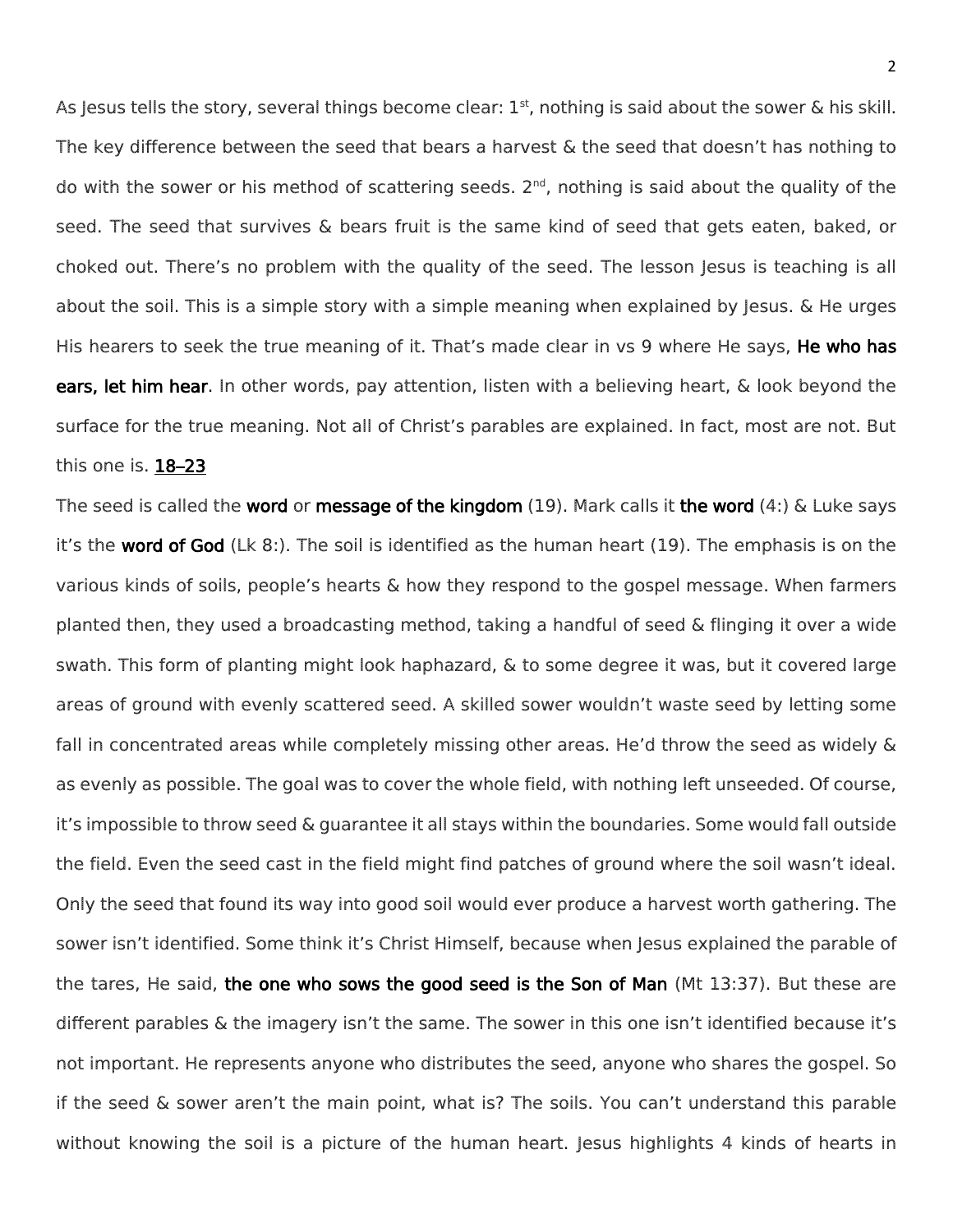varying degrees of receptivity to the gospel. The heart is where the seed of God's Word ought to take root. This parable is about hearts in assorted stages of preparedness. What makes the 4 soils distinct from each other is whether they're in a suitable condition for producing fruit or not. The point? A person's response to the Word of God is dependent on the condition of their heart. Furthermore, fruit is the only evidence a heart has heard the Word rightly.

1. Beside the Road Soil This is the hard, unresponsive heart. It's described as soil along the road or path. This ground has been packed down by years of use. As the sower threw seed at the edges of the field, some of it would land on the hard-baked earth of the paths. This seed had no hope of penetrating the hard-as-concrete dirt. It would lie there & either be trampled underfoot or eaten by birds. The seed would never have a chance to sprout. This seed lies on the path, doesn't sink in, & the birds (which Christ compares to the devil or the his workers) soon eat it. This is the most hopeless of all the conditions Jesus portrays. Unbelief  $\&$  a love of sin have made the heart a dense, rock-like environment where truth can't penetrate, much less take root. The hearer is oblivious, hopeless, & spiritually dead. In Luke's account we read, Those beside the road are those who have heard; then the devil comes & takes away the word from their heart, so they will not believe & be saved (8:12). That explains the goal of the sower. He wants people to **believe & be saved**. What is it that makes the human heart hard? Sin. Sin hardens the heart & the heart that's hardened sins even more. This type of person is described in Romans 1. The person begins by suppressing the truth about God that's known from nature (18–20), plunges into spiritual ignorance (21–31), & comes to approve of sin (32). What is it that leads such a person to reject the truth of God? According to Paul, it's a determined opposition to the nature of God Himself, which he describes as ungodliness & unrighteousness (18). This is the fool of Proverbs, the person who hates wisdom  $\&$  instruction (1:7)  $\&$  does not delight in understanding, but only in revealing his own mind or heart (18:2). What's interesting is that Jesus isn't describing atheists. He's speaking to people in a highly religious society,  $\&$  the hardest hearts in His audience are the religious elite, the scribes  $\&$ Pharisees, those who'd blasphemed the Holy Spirit, cutting themselves off from God's grace completely. Their sin shows the ultimate in hard-heartedness. How does the devil snatch the Word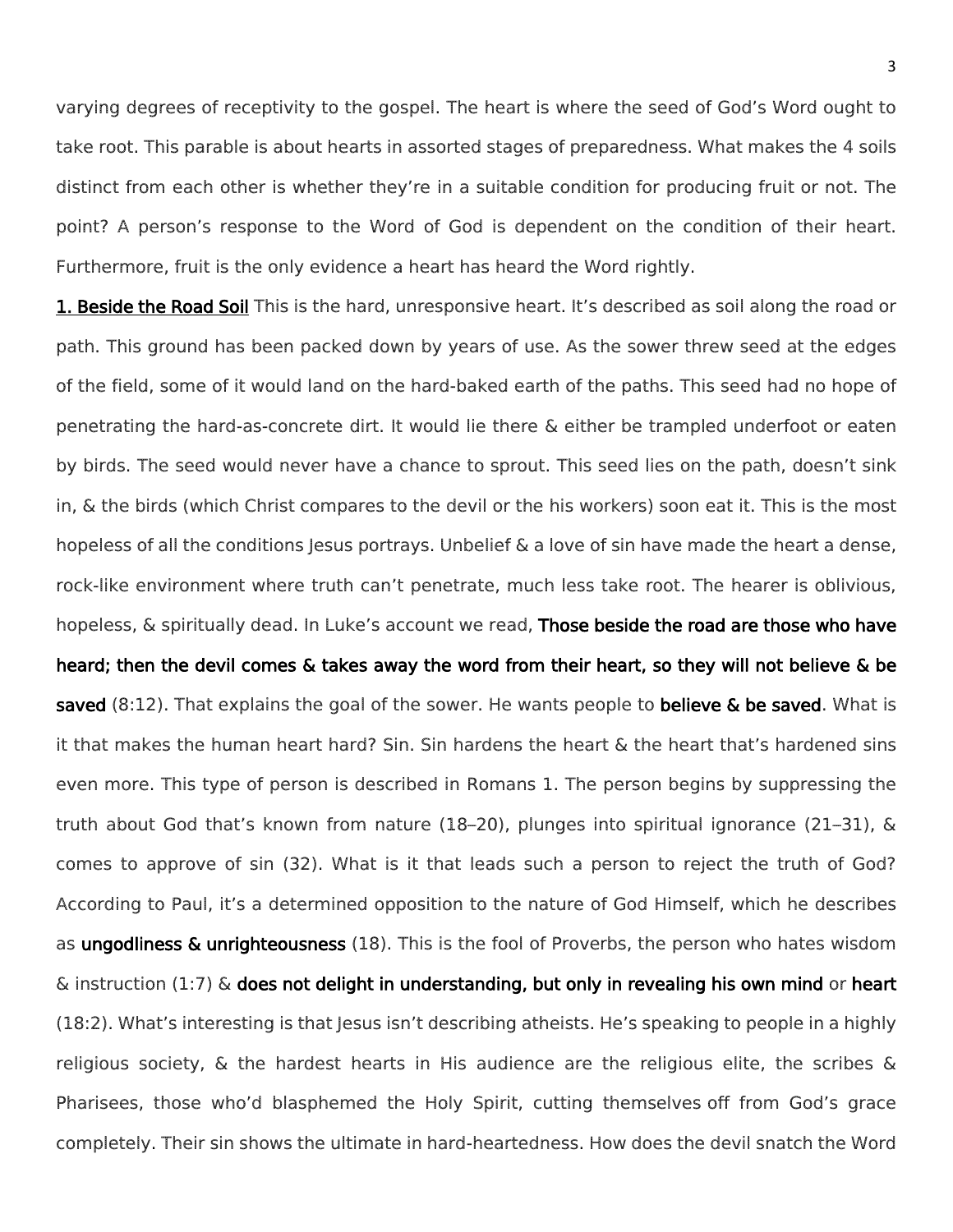of God away from a heart? He has many devices & we shouldn't be ignorant of them (2 Cor 2:11). If you think Satan & his works are always obviously diabolical, you're going to be defrauded by him. He uses deceit. He is a liar  $\&$  the father of lies (In 8:44). He transforms himself  $\&$  his servants as angels of light & ministers of righteousness (2 Cor 11:14–15). He confuses people through false teachers who come in Christ's name but undermine the truth of the gospel. He also exploits sinful passions like fear of what others might think, pride, stubbornness, anger, prejudice, etc. He appeals to the fallen heart's love for the pleasures of sin. He knows people naturally love **darkness rather** than light, because their deeds are evil ( $\ln 3:19$ ) & he takes advantage of that. It's easy for him to make himself appealing to those who love darkness. Having gained the sinner's trust, he diverts the mind from the truth of the Word, effectively snatching it away from the person's consciousness. Sin hardens people's hearts. Therefore, they won't receive the gospel when it's given to them. The opposition of the unregenerate heart to God's sovereignty is clearly evident in the kingdom parables, because *kingdom* implies *rule*, & *rule* is the same as *sovereignty*. When Jesus came preaching the kingdom of God, He came preaching God's right to rule over the minds & hearts of all people. But that's what sinful humanity doesn't want. This rebellion against God is clearly seen in that when Jesus Himself came to earth, the response of His own people was rejection. Nothing's changed. This might be the greatest reason for why people reject the gospel. I've heard people say, I believe that Jesus is the Son of God  $\&$  He died for sinners. But I don't want to give Him my life. I want to make my own decisions & be in control of my own life. To think like that is fatal. What you need to do is humble yourself & yield your life to Jesus.

2. The Rocky Places This is the shallow, superficial heart. Jesus isn't referring to a rocky slab on the surface of the ground or a patch of ground full of rocks. No farmer would leave stones in his field. Visible rocks would be carried off. What Jesus is describing is rock under the field's surface, covered by a thin layer of soil. The rock would be invisible to the farmer. Such a shallow layer of soil wouldn't be deep enough or stay wet enough to grow crops. In this soil the seed sprouts but almost as soon as it begins to look good, it withers from a lack of water. The roots can't get past the rock. For a while, the crop might look healthy & full of potential, but when the sun comes out & the water is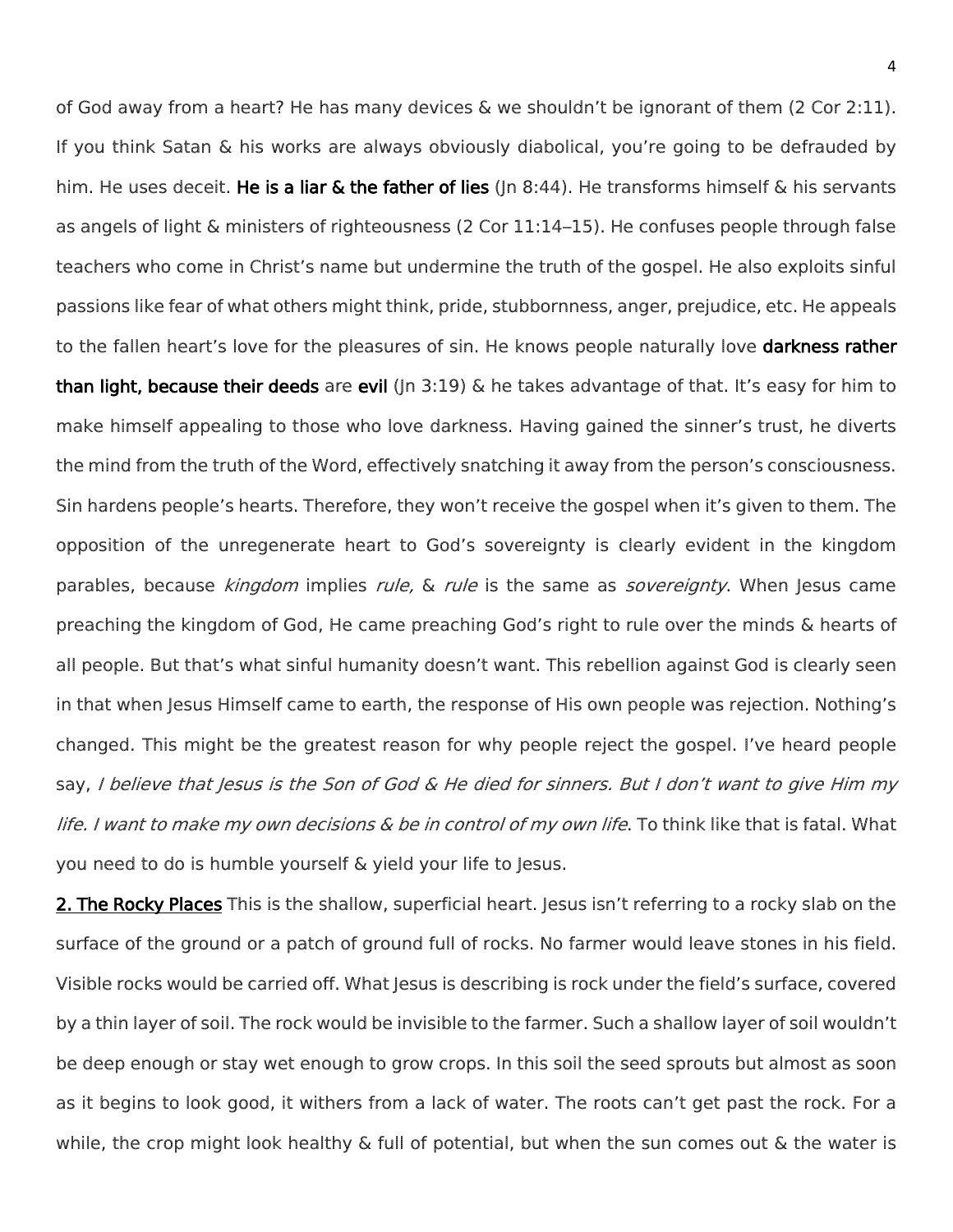gone, it quickly dies. The soil spread thinly over rock illustrates a shallow-hearted person who responds immediately to the gospel, but only superficially. 20-21

Many people today fit this description. Their shallow hearts are attracted to the benefits of the gospel. They hear the gospel & make a profession of faith. But then some difficulty arises & just as suddenly they fall away. They aren't hard-hearted & seem receptive. Jesus says this person receives the gospel with joy (20). But all that enthusiasm hides the fact that there is no root. Their belief is temporary. This isn't true faith because it's superficial & doesn't persevere through difficulties. Jesus said, If you continue in My word, then you are truly disciples of Mine (Jn 8:31). Heb 3:14 says, we have become partakers of Christ, if we hold fast the beginning of our assurance firm until the end. Paul said you can know you're truly reconciled to God if indeed you continue in the faith firmly established & steadfast, & not moved away from the hope of the gospel that you have heard (Col 1:23). Those whose faith is temporary hear the gospel & respond, quickly & superficially. Maybe they have some selfish motive, thinking Jesus will fix their problems or make life easy. There's even lots of activity at first. That leads others to think this is a true conversion. An outburst of joy isn't the distinguishing feature of true conversion. Joy is a good & appropriate response, but, as Jesus makes clear, joy sometimes accompanies false conversion. It doesn't ultimately matter how much enthusiasm the shallow hearer shows in their initial response to God's Word. If it's a shallow conviction with no real roots, that person will eventually fall away. & when that happens, it proves definitively that in spite of all their joy, they never truly believed. As John says, they went out from us, but they were not really of us; for if they had been of us, they would have remained with us; but they went out, so that it would be shown that they all are not of us  $(1 \ln 2:19)$ .

3. The Thorny Soil This is the strangled, worldly heart. The word for thorns here is the same word used to describe the crown of thorns that was placed on Jesus' head at His crucifixion. Thorns & thistles are useless for farming. They take over the field & choke out everything else. Seed planted in a field of weeds won't mature to a healthy harvest. But freshly tilled, weed-infested soil has a promising appearance. On the surface it looks rich & ready for seed. But underneath there's a tragic reality. Roots & seeds left over from the weeds are under the soil & alive, ready to spring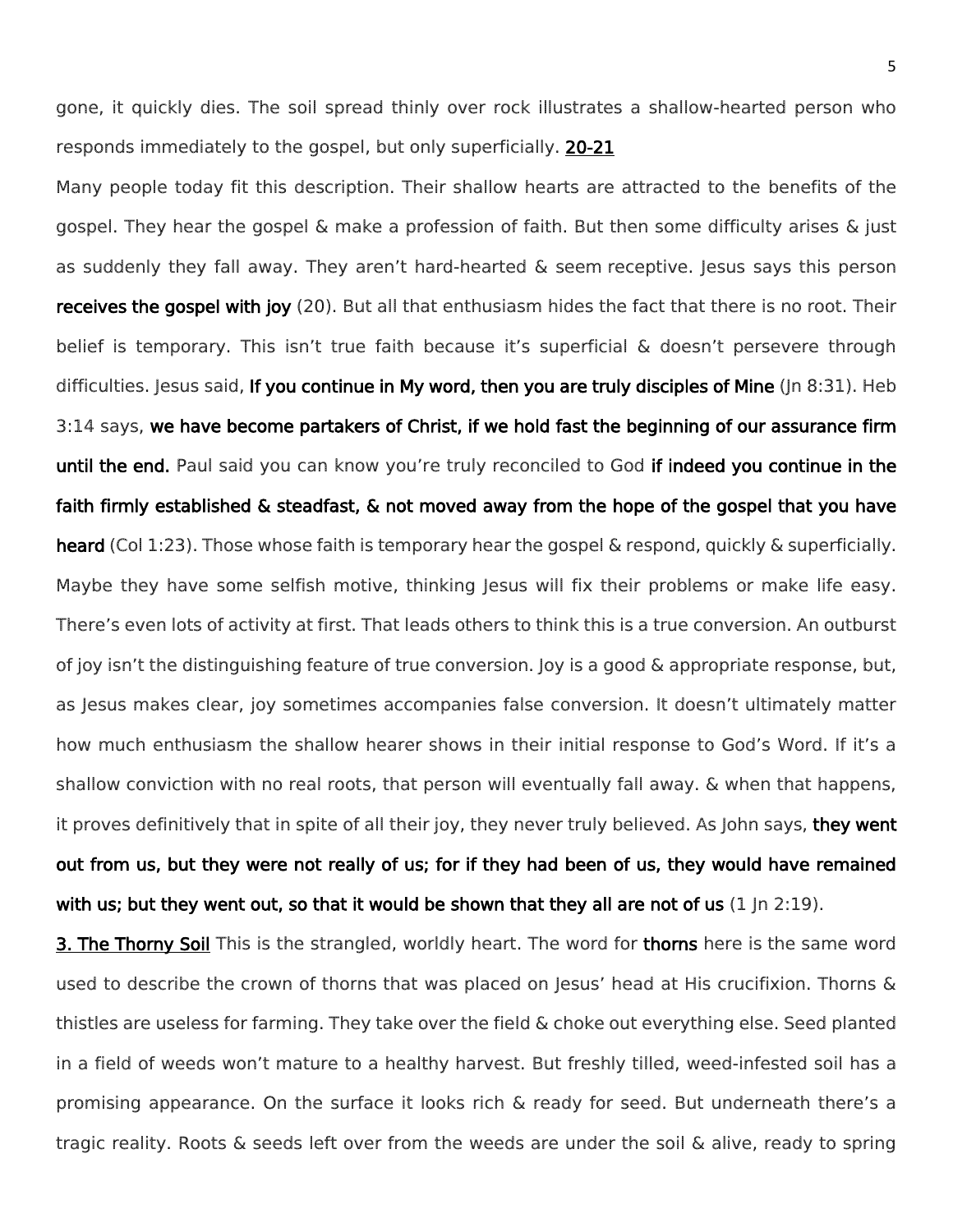forth with abundant but worthless foliage. Those weeds will suck up the soil's moisture, drain out the nutrients, block the sunlight from the crops, & choke the life out of everything growing in the field that might be beneficial. Those who fit this category (like the shallow-soil hearers) may seem to respond positively at first. The analogy suggests there will likely be some initial sign of receptivity. Seed sown among weeds would sprout. Mark seems to suggest that at first they seem to have every potential to be fruitful, but then at some point afterward, the worries of the world, & the deceitfulness of riches, & the desires for other things enter in & choke the word, & it becomes unfruitful (4:19). This isn't a hard-hearted unbeliever or a shallow, emotional person. This time the soil itself is OK. But there are impurities in it. Weeds always grow stronger & faster than good seed. The Word of God is a foreigner in such a heart. Weeds & thorns own that ground. This person is too in love with this world, too obsessed with the cares, riches, & pleasures of this life. The values of this world choke the truth of God's Word. The stress in Matthew is on the worldly hearer's love of money: The deceitfulness of wealth choke the word & it becomes unfruitful (22). Writing to Timothy, Paul said,

those who want to get rich fall into temptation & a snare & many foolish & harmful desires which plunge men into ruin & destruction. For the love of money is a root of all sorts of evil, & some by longing for it have wandered away from the faith & pierced themselves with many griefs (1 Tim 6:9– 10).

Nothing is more hostile to the truth of the gospel than love for the riches & pleasures of this world. To those whose goal is to spend their life on worldly pleasures, Is 4:4 says, do you not know that friendship with the world is hostility toward God? Therefore whoever wishes to be a friend of the world makes himself an enemy of God. John condemned worldliness with equal severity. He wrote, Do not love the world nor the things in the world. If anyone loves the world, the love of the Father is not in him (1 In 2:15). Did he mean it's a sin to love the outdoors or good food & people? Of course not. He's talking about the values & vices of this world, everything in the world's hatred toward God: all that is in the world—the lust of the flesh, the lust of the eyes, & the pride of life—is not of the Father but is of the world  $(16)$ . That's what the weeds & thorns in the parable represent: selfishness, sinful desires, & the unholy belief system that dominates this world. Values like this are what suffocate the truth of God's Word in these hearts. Of course, material wealth & pleasure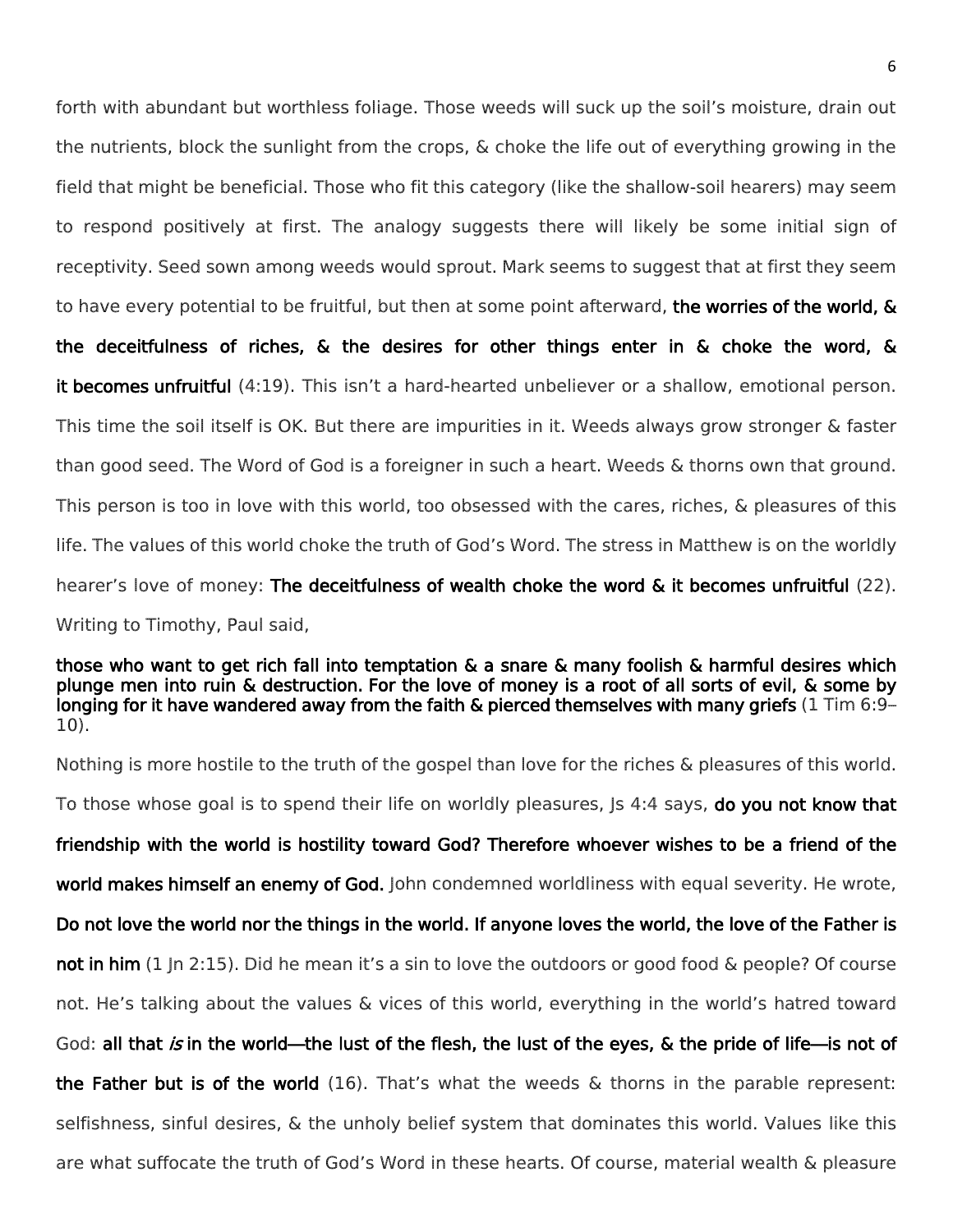aren't inherently evil. When properly prioritized, wealth & pleasure should be received with thanksgiving as gracious gifts from the hand of God (Dt 8:18; Eccl 5:18–19; Hos 2:8). But it's evil to love the gifts more than the Giver & to value temporary benefits higher than spiritual blessings. Paul told Timothy, Instruct those who are rich in this present world not to be conceited or to fix their hope on the uncertainty of riches, but on God, who richly supplies us with all things to enjoy (1 Tim 6:17). Jesus often warned against riches. For example, He said, it is hard for a rich man to enter the kingdom of heaven (Mt 19:23) & It is easier for a camel to go through the eye of a needle than for a rich man to enter the kingdom of God (Mk 10:25). On one occasion a rich young man turned away sorrowfully because Jesus told him to sell everything he had  $\&$  give it to the poor  $\&$  he was unwilling to do so (Lk 18:23). If that was true in Jesus' day among people whom we'd regard as very poor, how much truer must it be in ours? & riches don't choke a person all at once. It's a gradual process. Like the weeds in this parable. Slowly they strangle the budding of spiritual life within.

Here's what the roadside hearer, shallow hearer, & worldly hearer all have in common: They bring no fruit to maturity (Lk 8:14). The whole purpose of farming is to produce a crop. Soil that fails to produce a harvest is of no value. The hardened roadside will remain perpetually hard, the shallow soil will most likely not be seeded again, & the weedy soil will be burnt. If it can't be completely cleared, purged of weeds, & cultivated again, it will be abandoned as wasteland.

**4. The Good Soil** This is the open, receptive heart. This is the soil to which the entire parable has been building. It's the open heart, the heart that receives the gospel like good soil receives seed. This soil produces a good crop. 23

This is the heart that hears the word  $\&$  understands it (23). In Mk 4:20, He says it's a symbol of those who hear the word & accept it & bear fruit. He's describing someone with a heart so well prepared that when they hear the gospel, they receive it with understanding & true faith. The phrase Luke uses, they hold it fast,  $\&$  bear fruit with perseverance (8:15), suggests a tenacious hold on the truth & perseverance in the faith. Perseverance with fruit is a sign of genuine, saving faith in Jesus. This is one of the key lessons of the whole parable: the mark of true faith is fruitful endurance. How much fruit will they produce? Matthew & Mark both say some a hundred fold,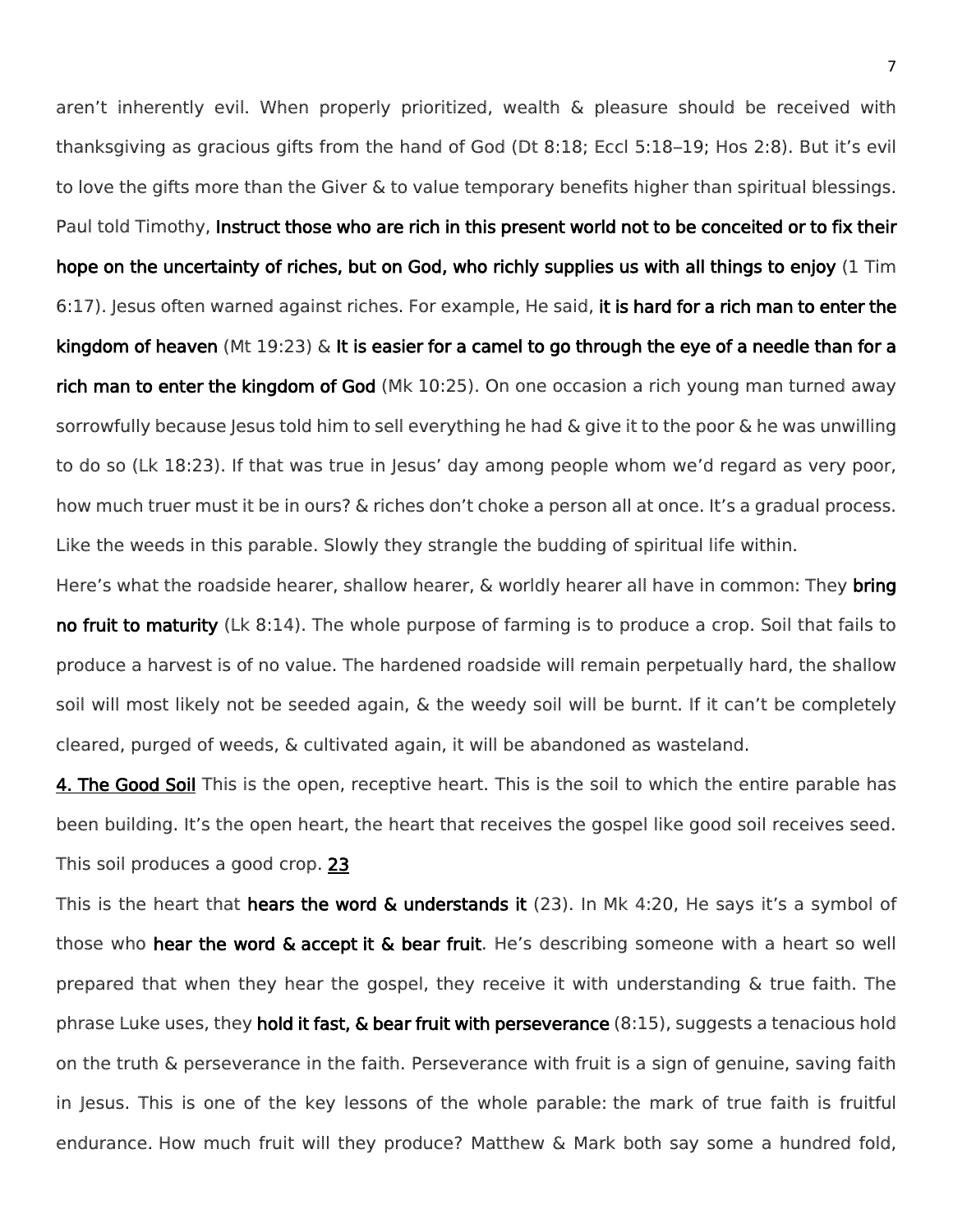some 60, & some 30 (Mt 13:23; Mk 4:20). Anything over tenfold would be a bumper crop for a farmer. While Jesus is clearly teaching what we know from experience, that Christians are not all equally fruitful, He's suggesting an abundance of fruit is the result of faith. The spiritual fruit in our lives should be obvious & not so scarce that it's hard to find. After all, we're created in Christ Jesus for good works (Eph 2:10). Jesus said, Every branch not bearing fruit in Me, the Father, who is the Vinedresser, takes it away; & every one bearing fruit, He prunes it that it may bear more fruit (Jn 15:2). Fruitfulness is the expected outcome of saving faith.

It's each of our duties to have a prepared heart, ready to in humility receive the word implanted, which is able to save our souls ( $|s\>1:21\rangle$  & then nurture that seed to full fruitfulness. The OT tells us that Rehoboam did evil because he did not set his heart to seek the LORD (2 Chron 12:14). Here's the problem: We can't accomplish that for ourselves. We're already hopelessly sinful. We're fallen, guilty reprobates with shallow, weedy, rebellious hearts. Left to ourselves we'd just grow harder. Every exposure to the light would bake the hardness in even more, until we became as impervious to God's Word as a sidewalk is to grass seed (Rom 8:7–8). Only God Himself can plow & prepare a heart to receive the Word. He does it through the regenerating & sanctifying work of His Holy Spirit, who convicts the world concerning sin, & concerning righteousness, & concerning judgment (Jn 16:8). For those who believe, He awakens them spiritually (Rom 8:11) & enlightens their minds to the truth (1 Cor 2:10). He washes them clean (Ezek 36:25), removes the stony heart & gives them a new heart (26). He indwells His people & motivates them into righteousness (27). He engraves the truth of God on their hearts (Jer 31:33; 2 Cor 3:3), & pours the love of God into their hearts (Rom 5:5). We who believe in Jesus are totally dependent on the indwelling Spirit's work in our hearts to keep us tender, receptive, & ultimately fruitful. It's only the open heart that receives the gospel message & is saved. Not the hard heart. Not the shallow heart. Not the strangled heart. Which leads to this most important question: Do you have an open heart? Are you receptive to God's truth? Have you allowed God's Word to grow into your life so that you've turned from sin, placed your faith in Jesus, & allowed the Holy Spirit to produce His fruit in your life? You may be thinking, I wish my heart were like that, but it's hard, shallow, & strangled by this world's goods.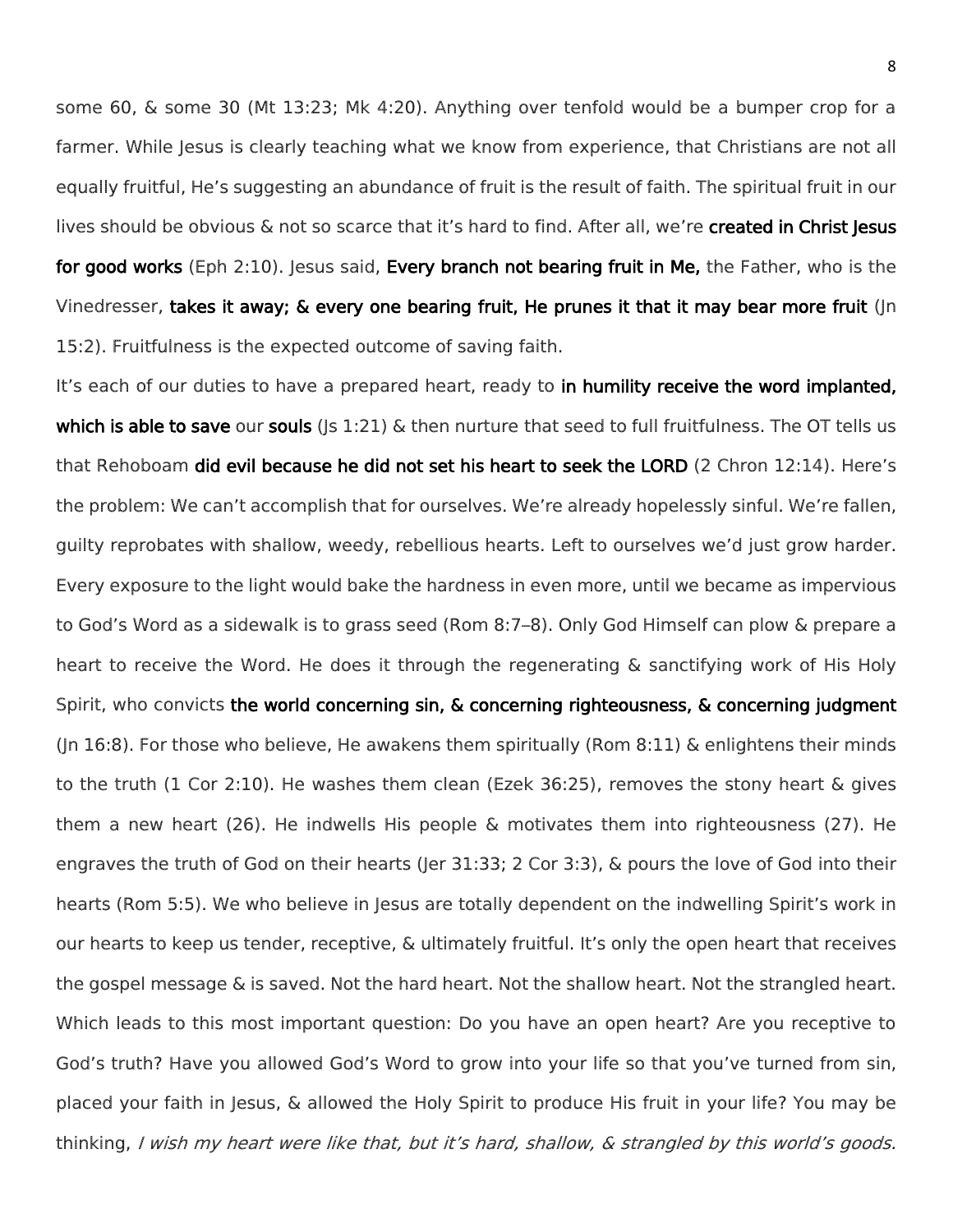What can I do? Is my case hopeless? No, it's not. It is true you can do nothing, any more than soil can change its nature. But although you can do nothing, there is One who can: the divine Gardener. He can break up the hard ground, uproot the rocks, & remove the thorns. That is your hope, not you, but God.

Earlier I mentioned the rich young man who turned from Jesus sorrowfully because he was unwilling to sell his riches. He seemed to be open to the gospel. He'd even asked Jesus how he might be saved. But riches were choking him & he was unable to leave them in order to become Christ's disciple. Jesus remarked on how difficult it is for the rich to enter God's kingdom, & the disciples asked, Then who can be saved? (Mt 19:15). They were beginning to recognize the seriousness of the problem. Jesus replied, With people this is impossible, but with God all things are possible (Mt 19:26). & they are! Not just for someone else but it's possible for you, if God does the work. What you need to do is turn to Jesus & allow Him to give you an open heart that will receive the gospel. Admit that you have a hard, calloused, arrogant, greedy, sinful heart, & ask Him to save you anyway. Like David, pray, Create in me a clean heart, O God, & renew a steadfast spirit within me (Ps 51:10). Approach God with faith & submission, allowing Him to do the necessary work in your heart that you can't do. What is the soil of your heart? In all probability, there are some here today that the 1<sup>st</sup> 3 soils represent. If that's you, let the Holy Spirit work within your heart right now. Just because you may have a hard, rocky, or thorny heart, it doesn't mean it has to stay that way. Let the seed of His gospel take root in your heart & life. Study His claims in His Word with an open heart & see what He has done for you. This parable is also a reminder that when we proclaim the gospel or teach the Word of God to others, the results will vary according to the condition of the hearts of our hearers. Success or failure doesn't depend on our skill. Some of the seed we disperse will fall on hard, shallow, or weedy ground. But there's nothing wrong with the seed. If you're faithful at the task, some of the seed you throw will find well-cultivated soil, & the result will be abundant fruit. PRAY

If God has saved you, we welcome you to remember our Savior with us through the communion table. If your heart is still resistant to the good news of Jesus, this table has no meaning for you.